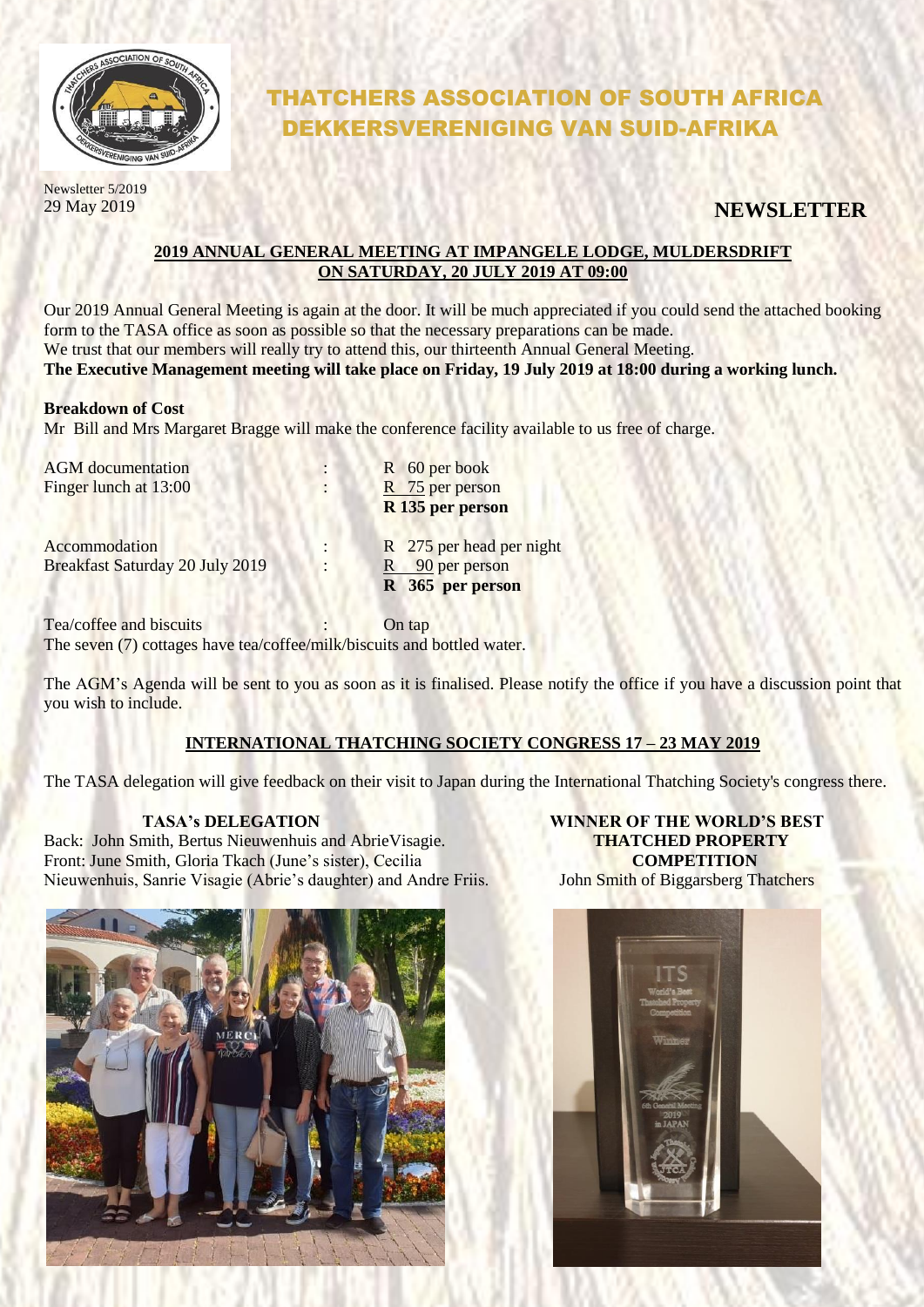### **WINNER OF WORLD'S BEST THATCHED PROPERTY COMPETITION**



STANDARD COMPANY

NATIONAL TANK OF STAND